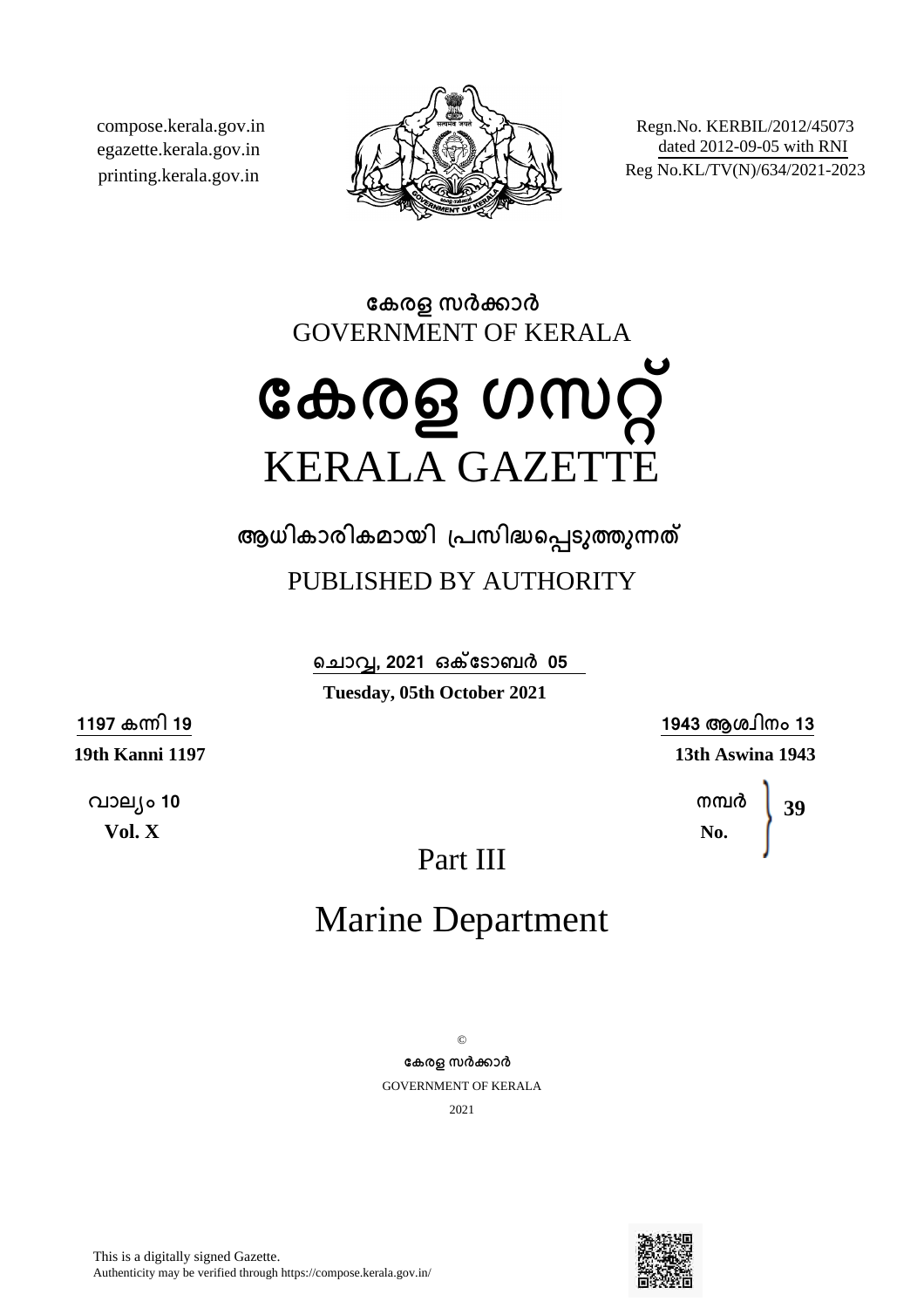#### ചീഫ് ഹൈഡ്രോഗ്രാഫറുടെ നടപടിക്രമങ്ങൾ

(ഹാജർ: ശ്രീ. വി. ജിരോഷ് കുമാർ, ചീഫ് ഹൈഡ്രോഗ്രാഫറുടെ പൂർണ്ണ അധിക ചുമതല) വിഷയം: —ഹൈഡ്രോഗ്രാഫിക് സർവ്വെ വിംഗ്—തിരുവനന്തപുരം—ജീവനക്കാര്യം—2020 സെപ്റ്റംബർ 1 ടൈഡ് വാച്ദ് തസ്തികയിലെ അന്തിമ സീനിയോറിറ്റി ലിസ് പ്രസിദ്ധീകരിച്ച് ഉത്തരവാകുന്നു.

പരാമർശം: — ഈ ഓഫീസിലെ 12-11-2020-ലെ ഇതേ നമ്പർ കത്തും ഗ്രഡേഷൻ ലിസ്റ്റും.

#### ഉത്തരവ് നമ്പർ എ1-2335/2020/എച്ച്. എസ്. വിംഗ് തീയതി 28-7-2021

ഹൈഡ്രോഗ്രാഫിക് സർവ്വെ വിംഗിലെ ടൈഡ് വാച്ചർ തസ്തികകയിലെ പ്രൊവിഷണൽ സീനിയോറിറ്റി ലിസ്റ്റ് പരാമർശം പ്രകാരം പ്രസിദ്ധീകരിക്കുകയും ആക്ഷേപങ്ങളും അവകാശങ്ങളും ക്ഷണിക്കുകയും ചെയ്തിരുന്നു. പ്രസ്തുത ലിസ്റ്റ് സംബന്ധിച്ച് ലഭിച്ച എല്ലാ ആക്ഷേപങ്ങളും അവകാശവാദങ്ങളും രേഖകളുടെ അടിസ്ഥാനത്തിലും 1994-ലെ കേരള ഹൈഡ്രോഗ്രാഫിക്സ് സർവ്വേ ബ്രാഞ്ച് പോർട്ട് സബോർഡിനേറ്റ് സർവ്വീസ് എന്ന സ്പെഷ്യൽ റൂളിന്റെ വ്യവസ്ഥകൾ പ്രകാരവും പരിശോധിക്കുകയും പരിഹരിക്കുകയും ചെയ്തതിന്റെ അടിസ്ഥാനത്തിൽ തയ്യാറാക്കിയ ടൈഡ് വാച്ചർ തസ്തികയിലെ 1-9-2020 അന്തിമ സീനിയോറിറ്റി ലിസ്റ്റ് പ്രസിദ്ധീകരിച്ച് ഉത്തരവാകുന്നു.

ചീഫ് ഹൈഡ്രോഗ്രാഫറുടെ കാര്യാലയം, കമലേശ്വരം., തിരുവനന്തപുരം.

(ഒപ്പ്) ചീഫ് ഹൈഡ്രോഗ്രാഫർ.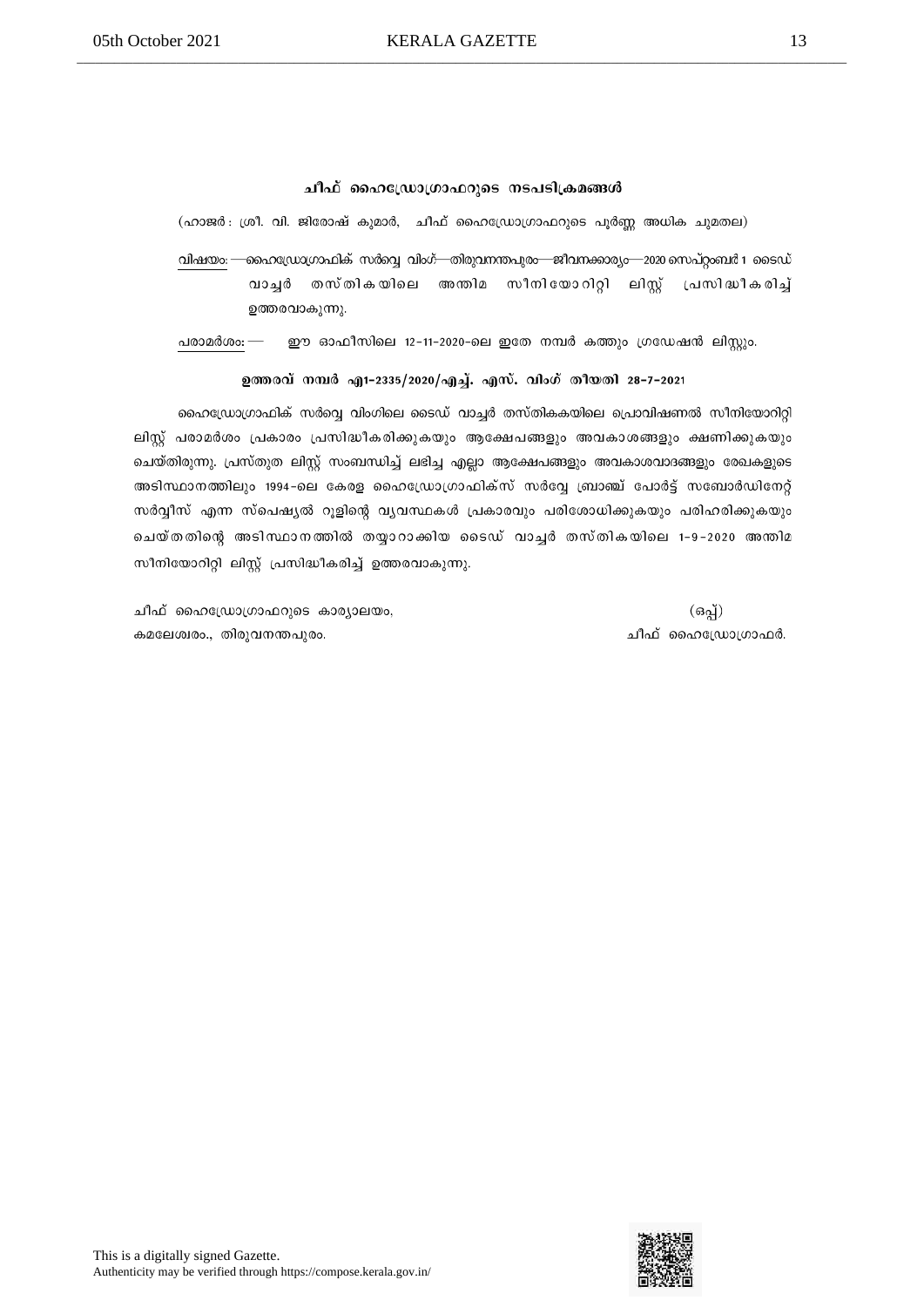| Sl.     | Name                            | Qualification      |           | Date of        | Date of        | Commence-<br>ment of | Date of<br>appoint-          | Remarks | Present                                                |
|---------|---------------------------------|--------------------|-----------|----------------|----------------|----------------------|------------------------------|---------|--------------------------------------------------------|
| No.     |                                 | General            | Technical | <b>Birth</b>   | Advice         | service              | ment with<br>present<br>post |         | Place of<br>post                                       |
| (1)     | (2)                             | (3)                | (4)       | (5)            | (6)            | (7)                  | (8)                          | (9)     | (10)                                                   |
|         | Sri M. Maideenkannu SSLC Failed |                    |           | 20-5-1966      | $7 - 5 - 1999$ | 14-6-1999            | $3 - 2 - 2011$               |         | Marine<br>Surveyor Office,<br>Kollam                   |
| $2^{1}$ | Sri P. K. Devanandan            | B. Com.            |           | $5 - 4 - 1967$ | 28-7-1999      | 20-8-1999            | $28 - 1 - 2013$              |         | Assistant<br>Marine<br>Surveyor Office,<br>Alappuzha   |
| 3       | Sri Abdul Vahab, M.             | <b>SSLC</b> Failed |           | $4 - 4 - 1965$ | 28-7-1999      | 20-8-1999            | $12 - 2 - 2013$              |         | Assistant<br>Marine<br>Surveyor Office,<br>Neendakara  |
| 4       | Sri S. Anil Kumar               | <b>SSLC</b>        |           | $3 - 3 - 1971$ | 30-10-2000     | 20-11-2000           | $26 - 8 - 2013$              |         | Assistant<br>Marine<br>Surveyor Office,<br>Kottappuram |

### Final Seniority List of Tide Watcher on  $\bar{\tau}$  20000-45800 as on 1-9-2020 in the Hydrographic Survey Wing

\_\_\_\_\_\_\_\_\_\_\_\_\_\_\_\_\_\_\_\_\_\_\_\_\_\_\_\_\_\_\_\_\_\_\_\_\_\_\_\_\_\_\_\_\_\_\_\_\_\_\_\_\_\_\_\_\_\_\_\_\_\_\_\_\_\_\_\_\_\_\_\_\_\_\_\_\_\_\_\_\_\_\_\_\_\_\_\_\_\_\_\_\_\_\_\_\_\_\_\_\_\_\_\_\_\_\_\_\_\_\_\_\_\_\_\_\_\_\_\_\_\_\_\_